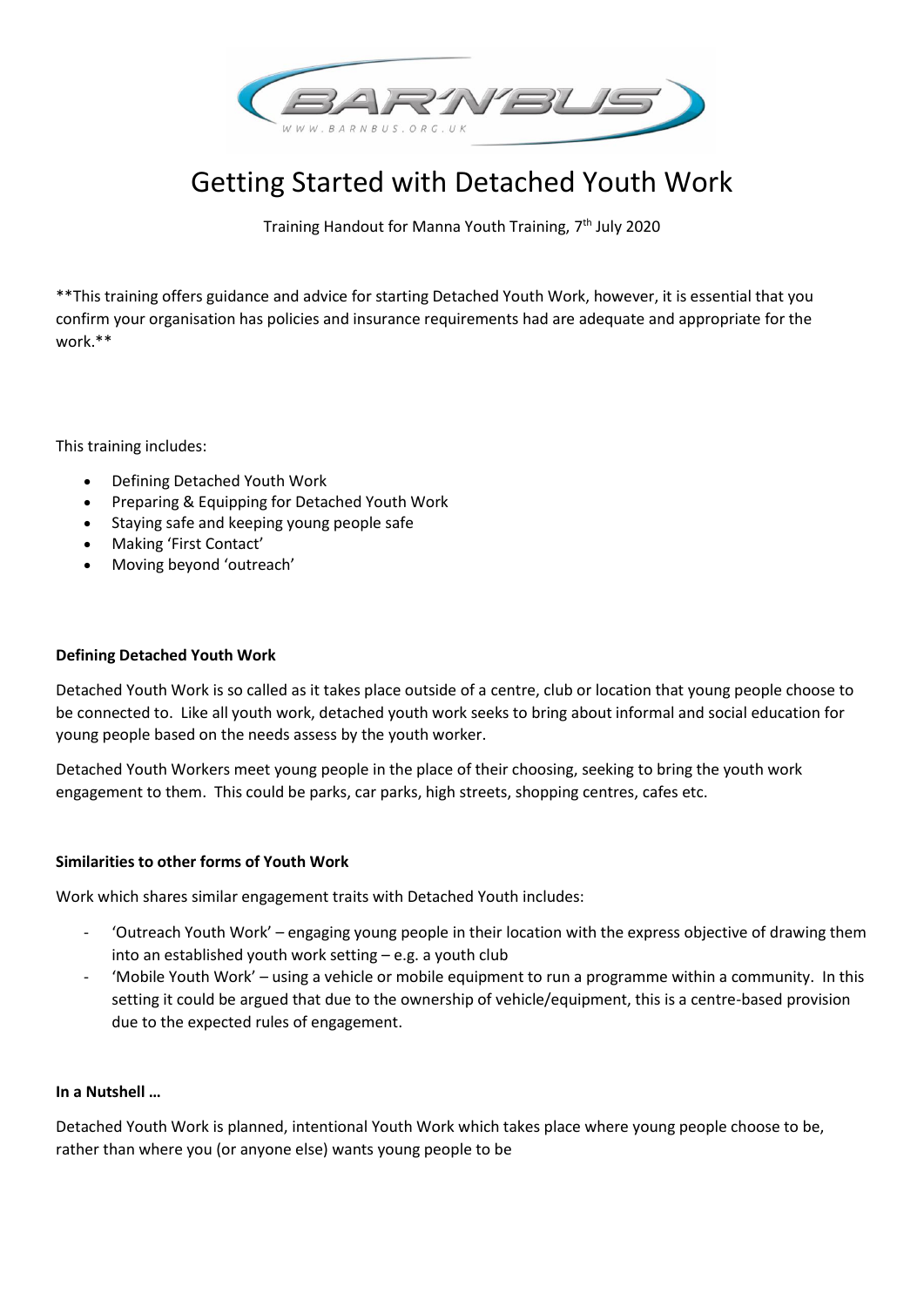# **The Purpose of Detached Youth Work**

# Purpose from Theory

- To make contact with and engage young people in a place of their choosing
- To deliver planned programmes of personal and social education based on the assessed needs of young people engaged and with their involvement
- To build effective and meaningful relationships with young people based on continuity f contact, mutual trust, respect and agreed boundaries
- To identify and respond to individual needs
- To empower and equip young people to lives full lives, encouraging them to make positive decisions and informed choices
- To enable young people to gain a voice and influence in society (adapted from Burgess & Burgess, 2006, Don't Shoot, I'm a Detached Youth Worker)

# Original:

- to make contact and be available to young people in the settings of their choosing;
- to work with young people through programmes of personal and social education, which help them gain knowledge and recognise new opportunities in the world around them;
- to build effective and meaningful relationships with young people through regular contact, mutual trust, respect and understanding;
- to identify and respond to the needs and agendas of individuals and groups of young people by developing appropriate strategies for action which are both educational and fun;
- to support and challenge young people's attitudes and action towards issues such as unemployment, drugs, poverty, racism, sexism, disability, health, sexuality, criminality, peer, parental and community pressure;
- to enable young people to take more control over their lives and create experiences with them which enable them to make informed choices;
- to support appropriate action that young people take resulting from their own ideas and suggestions;
- to bridge the gaps in understanding between the local community and young people; and to highlight issues affecting young people and act as advocates for and with them within the wider community and world.

# **The Nature of Detached Youth work**

Whilst Detached Youth Work holds the same aims as all youth work – the personal and social development of young people – due to its detached nature, it engagements with young people will have a different 'flavour'.

Detached Youth Work regularly address issues such as:

- Social exclusion and disengagement from education, employment, or society
- Criminal Behaviours and Gangs
- Risky behaviours including substance misuse, poor sexual health, exploitation, anti-social behaviour
- Community Development specifically the development of support and facilities for young people, filling 'gaps' in provision

Since Detached Youth Workers are not operating from a building or activity over which they have power and control young people are under no obligation to participate or follow any rules that the workers may feel they want to hold. Therefore, the relationship between youth worker and young people is entirely voluntary and everything is always up for negotiation.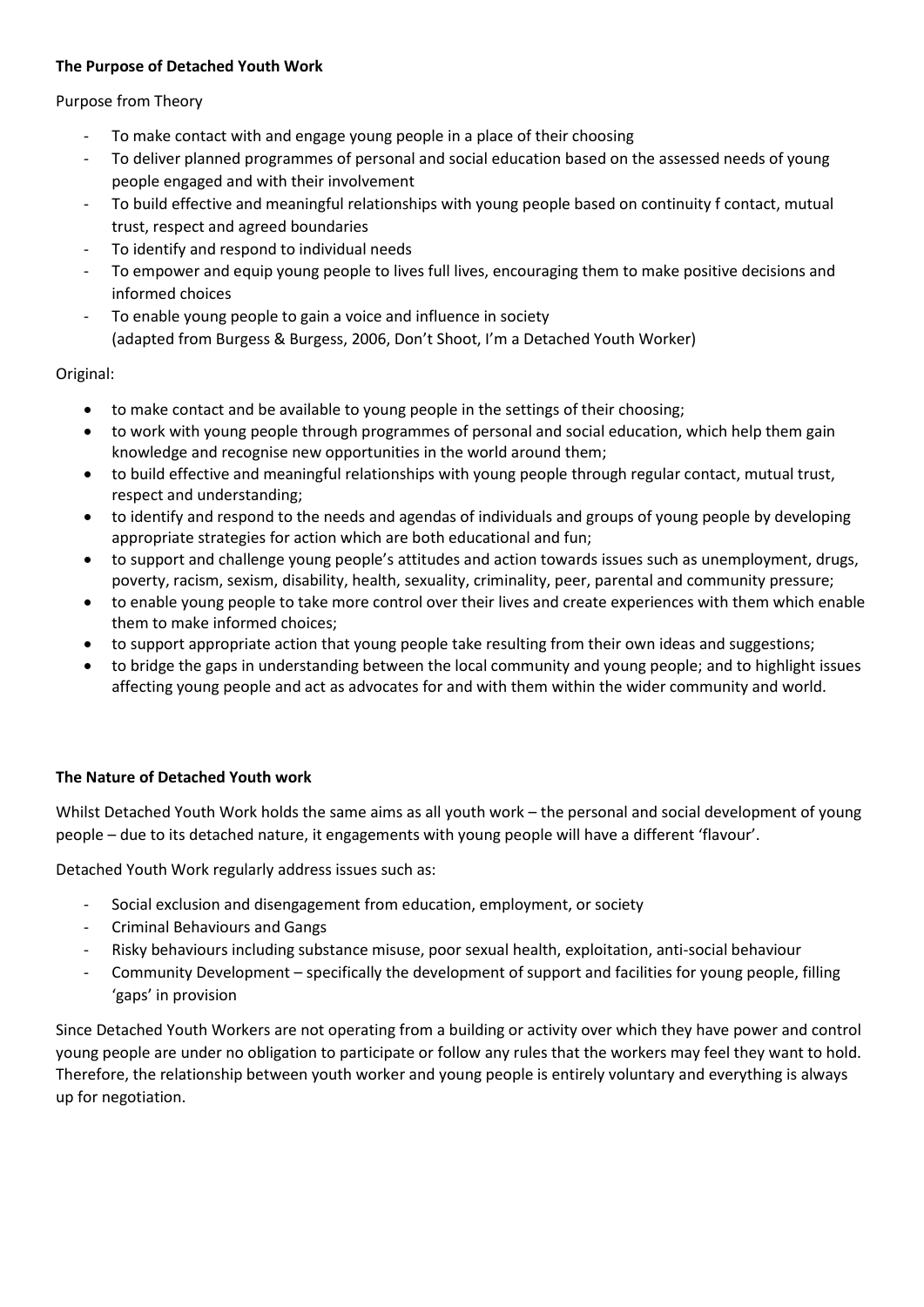# **Preparing for Detached Youth Work**

Reconnaissance is an essential part of detached youth work. This is an intentional and planned intervention into our communities and as such there should be evidence of why you're doing what you're doing allowing your to set you objectives and purposes out clearly.

#### Find out:

- Where young people hang out
- Where local shops are (and whether they have issues)
- What other youth provisions there are (e.g. Youth Clubs etc.)
- What crime (especially youth crime and ASB) is like in the area
- What the latest local news is
- Who else might be working in the area

#### Networks:

- Inform local police and local council that you are undertaking this work COVID 19, obtain Key Worker **Status**
- Introduce yourself to local shop keepers, door staff etc.
- Connect with other youth work agencies
- Join Social Media groups for the area

#### Preparation

- Walk the area and become familiar with the local community
- Be mindful of how you feel 'Am I comfortable here?', 'Why/Why Not?', 'What could change that?'
- Ask young people you already know about the area
- Think about routes, locations etc. and their potential risks e.g. lighting

# **Equipping**

We're not just going out for a stroll, this is intentional work and we have responsibilities to our team, young people and the wider community. So there are some essentials to take with us.

What's in the Bag? List:

- First Aid Kit\*\*
- $\mathsf{ID}^{**}$
- Mobile Phone (Charged)\*\*
- PPE & Hand Sanitiser\*\*
- Contact Cards for young people to get in touch later (if appropriate)
- Information Leaflets (mental health, sexual health, drugs etc.)
- Activity Equipment

```
** = Essential Items
```
#### **Making First Contact**

#### Knowing your place!

- Be open with young people introduce yourself
- Tell young people what you're doing in the area
- Be prepared to be ignored or challenged by young people
- Don't 'sneak up' on young people be obvious
- Don't outstay your welcome
- Reflect on more challenging groups and get creative